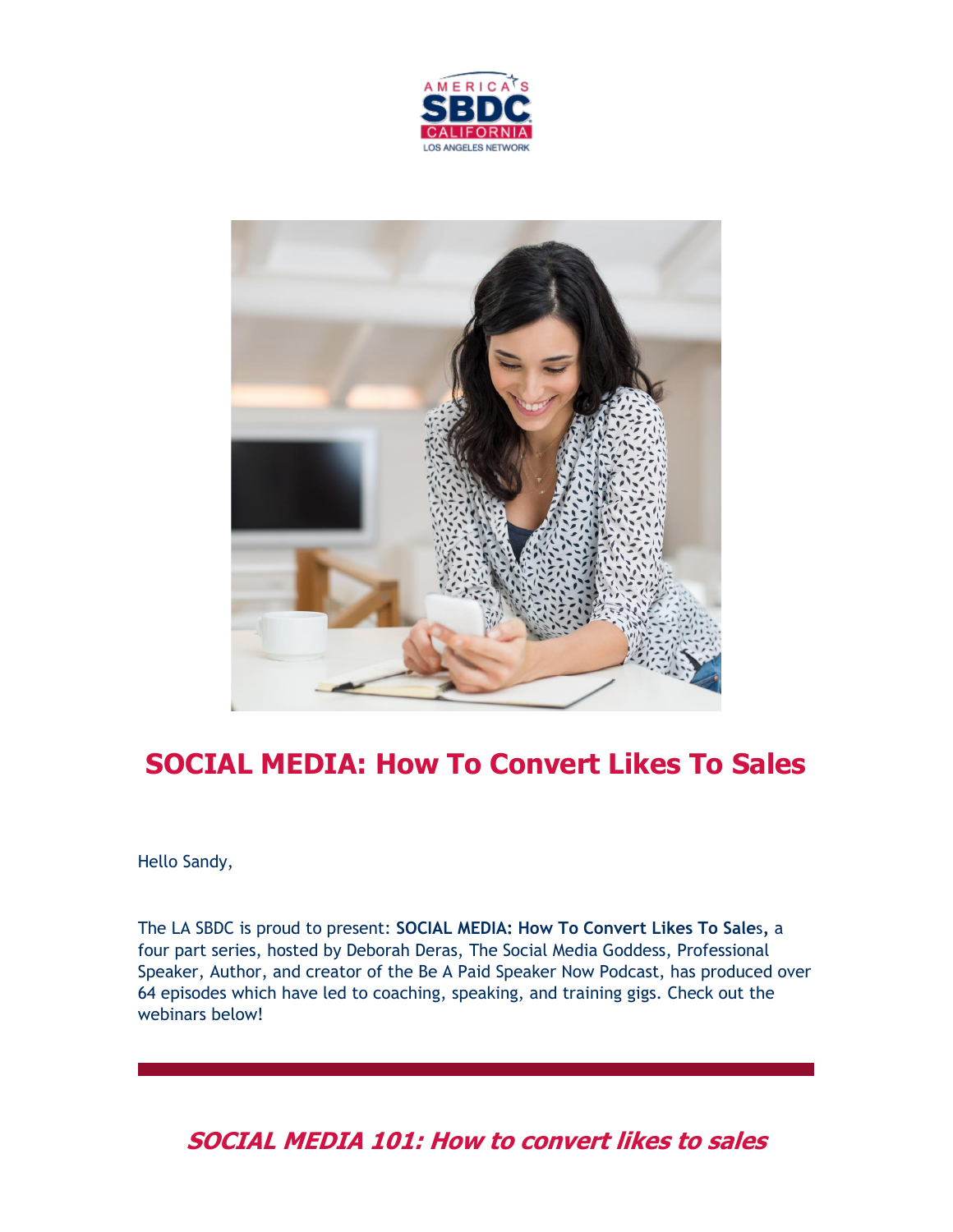## **Monday, May 2nd @ 2:00 PM**

We all know we have to be on Social Media but how do we create a Social Media strategy that targets our revenue goals and turn likes into sales, comments into customers, and shares into raving fans that can become brand ambassadors for our company. This comprehensive and interactive workshop will give you the playbook of how to use Social Media for Sales

During this interactive Webinar you will discover:

- How to clarify Social Media marketing goals
- Which social media platform to be on that is right for your business
- How to authentically connect with your audience so they like and trust you.
- The big mistakes made when trying to schedule posts on various platforms
- The 5 C's to convert likes to sales
- Discover a powerful tool to immediately get engagement without spending a dime
- Q&A

**[Register Here to Attend](https://nam12.safelinks.protection.outlook.com/?url=https%3A%2F%2Fr20.rs6.net%2Ftn.jsp%3Ff%3D001Lc3z220Xc5SY1uxoJGreN_o9ZBG3hKow-SJcqPrFi1c-aM-2_yu0WJ2ySrvUyr9XG6qNlgsg80iIrLDjSIuVqmyA0d_3GownNWeMWvLGqDLXSMBGTUh2u9n1tinNV1nEtSgaWi_bC64e9k8YJ13ODpg_Hb-EKxnUtlLXulujN1--JxdkRR3-tSzydEUSyOVXVXSmHBRSC6wVc_iOBk3JYz6ECnUHok39%26c%3DxzAWOmbUdBD0PpsxKOkx5hEepFFDE6lionxTbPuGpXj9uWXp3TUeZw%3D%3D%26ch%3Dwi5VErq6AEtAYlAiabIIKwrl2p4uFHZdrvBOJqEhMi4W0n7gJnuUoA%3D%3D&data=05%7C01%7C%7C5fbb1c90dec9473c264608da33da47f5%7C84df9e7fe9f640afb435aaaaaaaaaaaa%7C1%7C0%7C637879309865043761%7CUnknown%7CTWFpbGZsb3d8eyJWIjoiMC4wLjAwMDAiLCJQIjoiV2luMzIiLCJBTiI6Ik1haWwiLCJXVCI6Mn0%3D%7C3000%7C%7C%7C&sdata=ioiRPbQb7%2Fx3mgdFYyrMFdoewUW9ysdYiX1BprvPF1s%3D&reserved=0)**

**How to Sell Online- Part 1**

# **Monday, May 9th @ 2:00 PM**

With COVID-19 and the pandemic, we know now more than ever we need to have our brand visible and active online. We are posting now on Social Media and in our weekly newsletter but how do you shift from likes to sales.

During this interactive webinar you will discover:

- How to shift your perception of sales to love it
- What income-producing activities can you focus on
- The 5 P's of Marketing applied to online sales success
- How to shift the old ways of doing sales to modern online strategies
- How effective branding leads to sales
- What is an internet sales funnel and why do I need one
- 7 strategies to close a sale
- How to use effective marketing to attract sales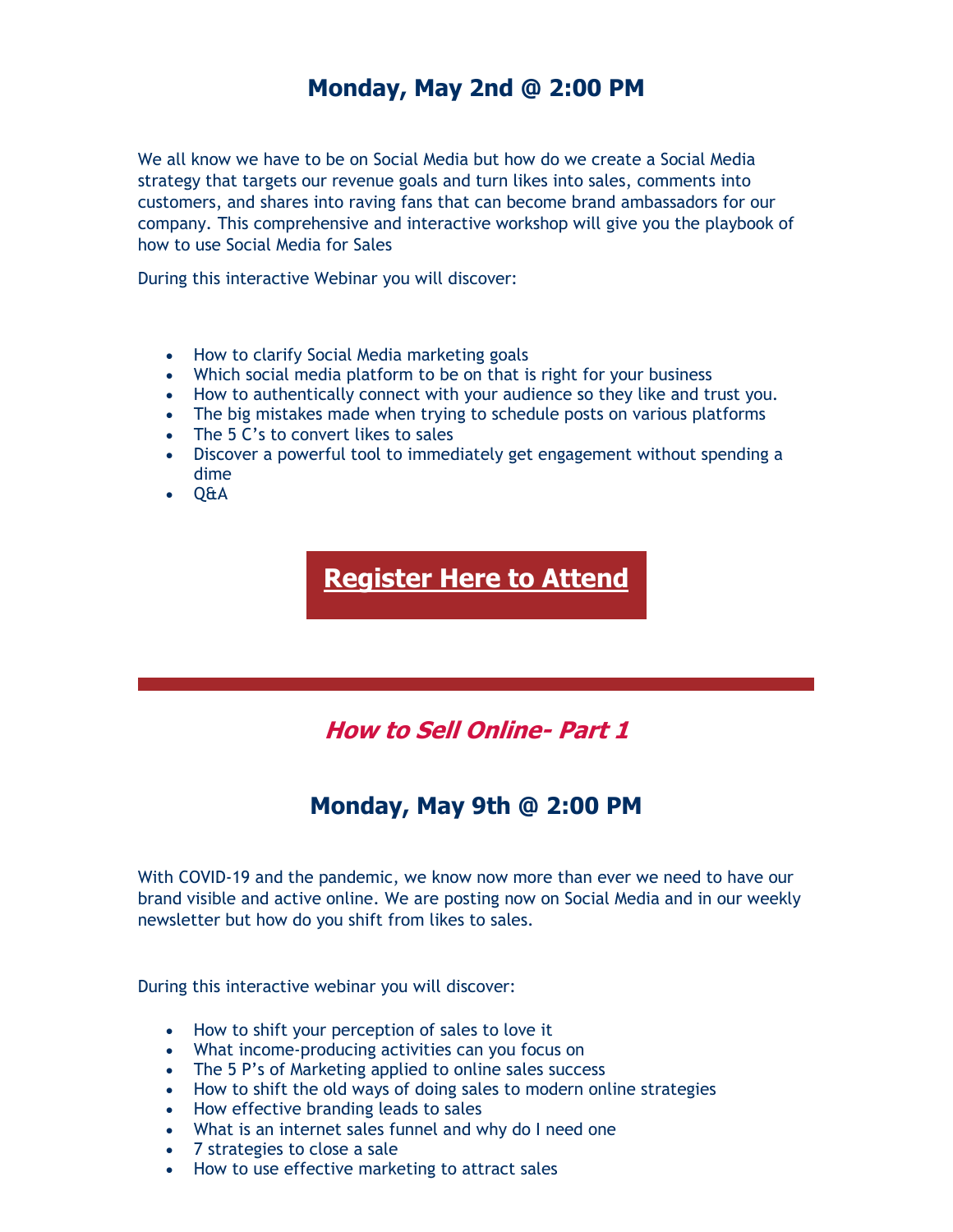- How to use the Power of Synergy
- Plus resources to take your sales to the next level
- And much more

**[Register Here to Attend](https://nam12.safelinks.protection.outlook.com/?url=https%3A%2F%2Fr20.rs6.net%2Ftn.jsp%3Ff%3D001Lc3z220Xc5SY1uxoJGreN_o9ZBG3hKow-SJcqPrFi1c-aM-2_yu0WJ2ySrvUyr9XcYnc1aVWKm7PD32s6hb_Kz5qHW-UukmTyeaPtL8In46flXZilDvqWMSt4OP-X2Gwgwxp3_AFbhd7bkP5thdnIGxNKHKR7E_pd2ZQrIinZQ4kMxomejJ9SVn5zl-T9r9w3vsbLK5nA7wjZ4UzILZz74lRA8lOdT0G%26c%3DxzAWOmbUdBD0PpsxKOkx5hEepFFDE6lionxTbPuGpXj9uWXp3TUeZw%3D%3D%26ch%3Dwi5VErq6AEtAYlAiabIIKwrl2p4uFHZdrvBOJqEhMi4W0n7gJnuUoA%3D%3D&data=05%7C01%7C%7C5fbb1c90dec9473c264608da33da47f5%7C84df9e7fe9f640afb435aaaaaaaaaaaa%7C1%7C0%7C637879309865043761%7CUnknown%7CTWFpbGZsb3d8eyJWIjoiMC4wLjAwMDAiLCJQIjoiV2luMzIiLCJBTiI6Ik1haWwiLCJXVCI6Mn0%3D%7C3000%7C%7C%7C&sdata=mRqsSMLfwmkllgeKjuNoBY0xIQhME2BXJMhWquQEn%2Fs%3D&reserved=0)**

## **How to Sell Online- Part 2**

#### **Monday, May 16th @ 2:00 PM**

With COVID-19 and the pandemic, we know now more than ever we need to have our brand visible and active online. We are posting now on Social Media and in our weekly newsletter but how do you shift from likes to sales.

During this interactive webinar you will discover:

- How to shift your perception of sales to love it
- What income-producing activities can you focus on
- The 5 P's of Marketing applied to online sales success
- How to shift the old ways of doing sales to modern online strategies
- How effective branding leads to sales
- What is an internet sales funnel and why do I need one
- 7 strategies to close a sale
- How to use effective marketing to attract sales
- How to use the Power of Synergy
- Plus resources to take your sales to the next level
- And much more

#### **[Register Here To Attend](https://nam12.safelinks.protection.outlook.com/?url=https%3A%2F%2Fr20.rs6.net%2Ftn.jsp%3Ff%3D001Lc3z220Xc5SY1uxoJGreN_o9ZBG3hKow-SJcqPrFi1c-aM-2_yu0WJ2ySrvUyr9XLpCYiO2bJ9LBvtbT9ykpFsDyZMDoET1Vbc0G05-5HW0TDDBt5TZgTVum5abv03p7qPfH8KkmPARxex46O5RjtTbsbXXa8Eb8NuFRRrfrRqWPGxsbFw2BtGrUAVdIDe5WbcrqJr3Omv1QWM0_YwI2a5grOkYMoIC4%26c%3DxzAWOmbUdBD0PpsxKOkx5hEepFFDE6lionxTbPuGpXj9uWXp3TUeZw%3D%3D%26ch%3Dwi5VErq6AEtAYlAiabIIKwrl2p4uFHZdrvBOJqEhMi4W0n7gJnuUoA%3D%3D&data=05%7C01%7C%7C5fbb1c90dec9473c264608da33da47f5%7C84df9e7fe9f640afb435aaaaaaaaaaaa%7C1%7C0%7C637879309865043761%7CUnknown%7CTWFpbGZsb3d8eyJWIjoiMC4wLjAwMDAiLCJQIjoiV2luMzIiLCJBTiI6Ik1haWwiLCJXVCI6Mn0%3D%7C3000%7C%7C%7C&sdata=L2Ng1oED%2FbV8WFeHWmBGtr4LxO0SZYlZWSHPVNO7h8E%3D&reserved=0)**

**How To Create A Social Media Content Calendar**

### **Monday, May 23rd @ 2:00 PM**

We all get overwhelmed by Social Media because we are wearing many hats and think we need to be on every platform. The fact is we only need to be posting on the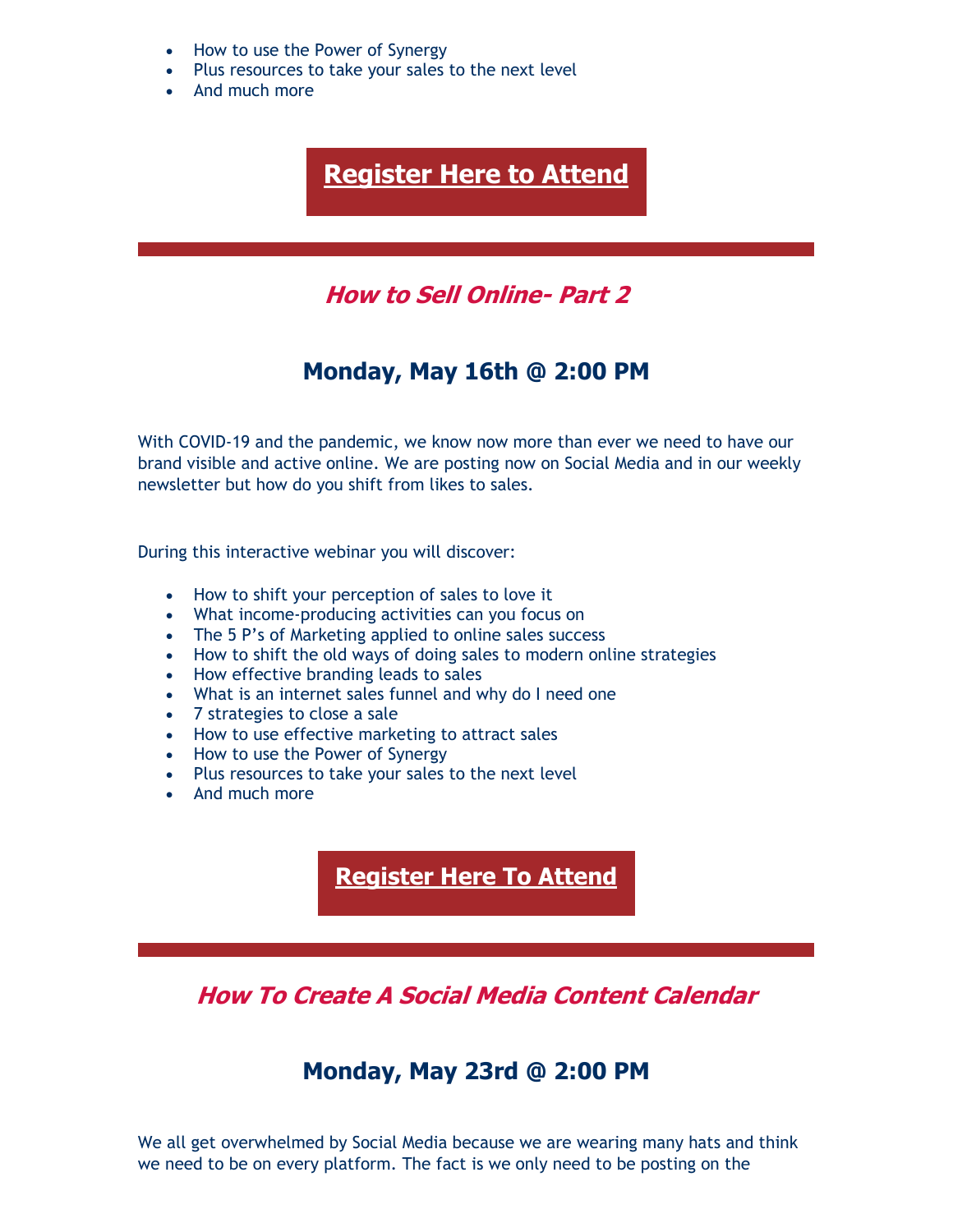platforms where our target market is spending their time. The best way to get organized and efficient is to create a social media calendar. I have a saying: schedule it in your calendar, see it in your life and I will show you how to do it to save time, energy and make you money.

During this interactive Webinar you will discover:

- Who is your ideal target market not who you can serve who you would like to serve because they are your best customers/clients
- Which platforms are they spending their time on
- What are their top three pain/problems that your product or service solves?
- What 2-3 Social Media Platforms are best for your business
- What will you post
- How do you organize posting?
- How can you systemize posting?
- How you can delegate posting
- Bonus everyone will leave with a content calendar template to customize to your business

## **[Register Here To Attend](https://nam12.safelinks.protection.outlook.com/?url=https%3A%2F%2Fr20.rs6.net%2Ftn.jsp%3Ff%3D001Lc3z220Xc5SY1uxoJGreN_o9ZBG3hKow-SJcqPrFi1c-aM-2_yu0WJ2ySrvUyr9X_CMz96A8SAHnkiPXNkNMzr6_pAZPRyGaXzddtHBTR5y9edsKyrEdrQJ4BAZHfOy0pnnV8VTnyfWeNd54NhAsB0obGjiz_1-utyPxcSZ2i9YCVoYej-klOer56gNlcRLyeBGBeBgVdaZzW2aZfvFQBzLFl05l9z27%26c%3DxzAWOmbUdBD0PpsxKOkx5hEepFFDE6lionxTbPuGpXj9uWXp3TUeZw%3D%3D%26ch%3Dwi5VErq6AEtAYlAiabIIKwrl2p4uFHZdrvBOJqEhMi4W0n7gJnuUoA%3D%3D&data=05%7C01%7C%7C5fbb1c90dec9473c264608da33da47f5%7C84df9e7fe9f640afb435aaaaaaaaaaaa%7C1%7C0%7C637879309865043761%7CUnknown%7CTWFpbGZsb3d8eyJWIjoiMC4wLjAwMDAiLCJQIjoiV2luMzIiLCJBTiI6Ik1haWwiLCJXVCI6Mn0%3D%7C3000%7C%7C%7C&sdata=cxI4AyqQOL%2B4%2FCC4hKtnQbsxL4KzLhbzfYdvRBTsmXc%3D&reserved=0)**

PLEASE NOTE: This inbox is not monitored. If you need to contact us, please call 866- 588-7232.

En Espanol: 800-794-1402 **[www.bit.ly/SBDCeventbrite](https://nam12.safelinks.protection.outlook.com/?url=https%3A%2F%2Fr20.rs6.net%2Ftn.jsp%3Ff%3D001Lc3z220Xc5SY1uxoJGreN_o9ZBG3hKow-SJcqPrFi1c-aM-2_yu0WIUheLZ0hu6aLbwj4AydX8C0ybP0OrLy7Tvaajfli8A9tY_ePkQApE9ODDtR0aR7KEg-qjGthDiYEE_HG5KsU1aK0lRH73jVnmxP-BT2hZl2%26c%3DxzAWOmbUdBD0PpsxKOkx5hEepFFDE6lionxTbPuGpXj9uWXp3TUeZw%3D%3D%26ch%3Dwi5VErq6AEtAYlAiabIIKwrl2p4uFHZdrvBOJqEhMi4W0n7gJnuUoA%3D%3D&data=05%7C01%7C%7C5fbb1c90dec9473c264608da33da47f5%7C84df9e7fe9f640afb435aaaaaaaaaaaa%7C1%7C0%7C637879309865043761%7CUnknown%7CTWFpbGZsb3d8eyJWIjoiMC4wLjAwMDAiLCJQIjoiV2luMzIiLCJBTiI6Ik1haWwiLCJXVCI6Mn0%3D%7C3000%7C%7C%7C&sdata=W7wOJLmuw%2FtiXhBroEMsWMH7xAyL%2FGLGBsIJLd%2BCqfQ%3D&reserved=0)**

If you need help navigating other disaster relief strategies for your small business, please reach out to your **[local SBDC service center](https://nam12.safelinks.protection.outlook.com/?url=https%3A%2F%2Fr20.rs6.net%2Ftn.jsp%3Ff%3D001Lc3z220Xc5SY1uxoJGreN_o9ZBG3hKow-SJcqPrFi1c-aM-2_yu0WLt-5dMkL3N9S9nhx4O5aWWmnFCKjiqmoAKhoItsHLoPIoxvJGugbLrh5Q6ZIk5Yv6CYqKCpEe-DxYINPD3_xW3W8tLlzxzVyRSG5cch_fqo%26c%3DxzAWOmbUdBD0PpsxKOkx5hEepFFDE6lionxTbPuGpXj9uWXp3TUeZw%3D%3D%26ch%3Dwi5VErq6AEtAYlAiabIIKwrl2p4uFHZdrvBOJqEhMi4W0n7gJnuUoA%3D%3D&data=05%7C01%7C%7C5fbb1c90dec9473c264608da33da47f5%7C84df9e7fe9f640afb435aaaaaaaaaaaa%7C1%7C0%7C637879309865043761%7CUnknown%7CTWFpbGZsb3d8eyJWIjoiMC4wLjAwMDAiLCJQIjoiV2luMzIiLCJBTiI6Ik1haWwiLCJXVCI6Mn0%3D%7C3000%7C%7C%7C&sdata=5hTieNFf3n8SQNut0ssn4cs3axUiqgZWZ3qHfTekyxo%3D&reserved=0)**, or call **1-866-588-7232** to be matched with an SBDC small business advisor.